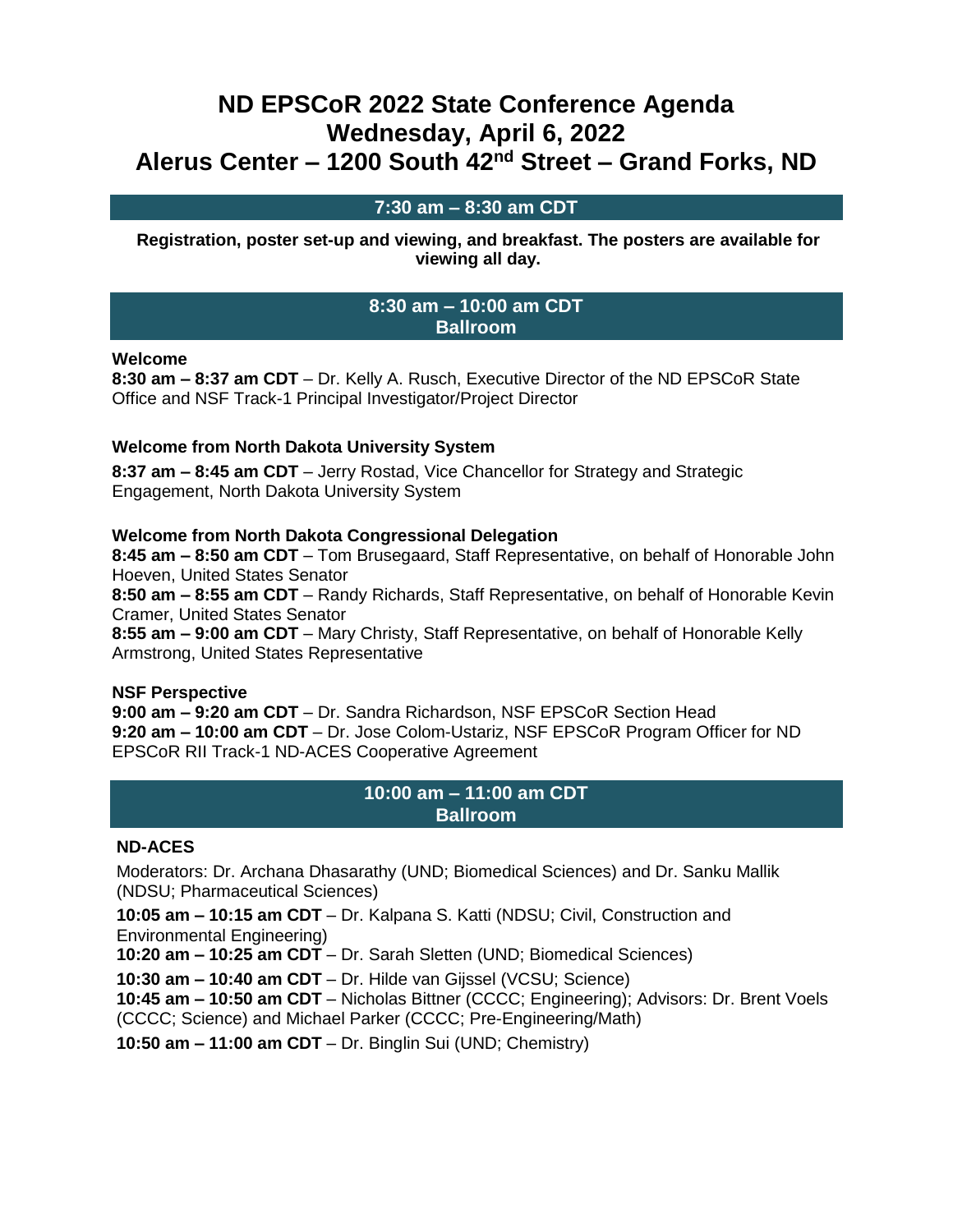### **11:00 am – 12:00 pm CDT Ballroom**

#### **ND-ACES Poster Session Hybrid Q&A**

Moderators: Dr. Colin K. Combs (UND; Biomedical Sciences), and Dr. Kalpana S. Katti (NDSU; Civil, Construction and Environmental Engineering) **11:00 am – 12:00 pm**

#### **12:00 pm – 1:00 pm CDT Ballroom**

#### **Lunch Keynote Speaker – Dr. Candan Tamerler, ND-ACES EAB Chair**

Introduction: Dr. Kelly A. Rusch, Executive Director of the ND EPSCoR State Office and NSF Track-1 Principal Investigator/Project Director

Speaker: Dr. Candan Tamerler, Associate Dean of Research, School of Engineering, Wesley G. Cramer Professor, Department of Mechanical Engineering, University of Kansas

# **12:15 pm – 1:00 pm CDT**

# **1:00 pm – 2:00 pm CDT Ballroom**

# **Annual STEM-based Indigenous Knowledge and Research Panel**

Moderator: Raymond Burns, Tribal Partnerships Manager, ND EPSCoR Speakers: Dr. Shelly Valdez, President of Native Pathways; and Jill Stein, Principal Consultant at JKS Consulting

# **1:00 pm – 2:00 pm CDT**

# **2:00 pm – 3:00 pm CDT Ballroom**

#### **Panel on Industry Partnerships**

Moderator: Dr. John Mihelich, Interim Vice President for Research & Economic Development, UND

Speakers: Dr. Sinan Keten, Professor of Mechanical Engineering and Civil and Environmental Engineering and (by courtesy) Biomedical Engineering, June and Donald Brewer Professor, Northwestern University; Dr. James Brown, CEO and President, Agathos Biologics; and Dr. David Pearce, President of Innovation and Research, Sanford Research **2:00 pm – 3:00 pm CDT**

#### **3:00 pm – 4:00 pm CDT Ballroom**

#### **ND-ACES**

Moderators: Dr. Dinesh R. Katti (NDSU; Civil, Construction and Environmental Engineering) and Dr. Julia Xiaojun Zhao (UND; Chemistry)

**3:05 pm – 3:15 pm CDT** – Dr. Mark Hoffmann (UND; Chemistry)

**3:20 pm – 3:25 pm CDT** – Brooke Roeges and Hayle Boechler, *previously recorded* (Mayville State University; Biology), Advisors: Dr. Khwaja G. Hossain (Mayville State University; Biology) and Dr. Michael E. Kjelland (Mayville State University; Biology)

**3:30 pm – 3:40 pm CDT** – Dr. John C. Wilkinson (NDSU; Chemistry and Biochemistry) **3:45 pm – 3:50 pm CDT** – Lahcen Akerkouch (NDSU; Civil, Construction and Environmental